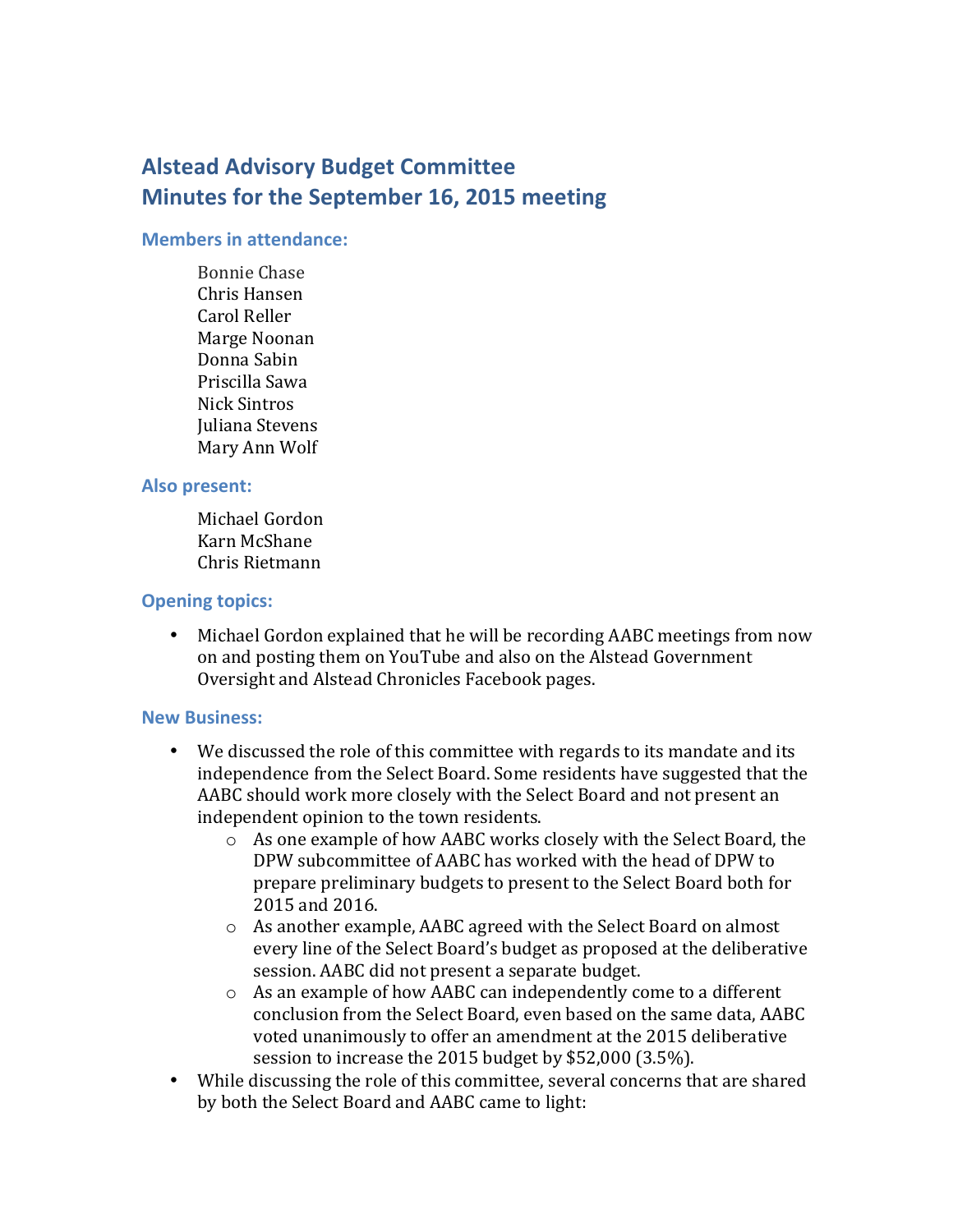- $\circ$  There is concern that the work done by town employees who work for multiple departments is not being tracked properly and is perhaps being arbitrarily applied to one department or another.
- $\circ$  Another concern is that there is no published schedule of departmental budget reviews by the Select Board.
- $\circ$  Another example of poor tracking or reporting of expenses is the Food Shelf and Friendly Meals. It is not clear how much the town pays to support these programs.
- $\circ$  Labor is our biggest cost, and we need to track better how town employees spend their time.
- $\circ$  Another concern is that DPW employees are still working summer hours – from  $6:00$  am to  $4:00$  pm. Sunrise is not until  $6:30$ , so it is not clear what they are doing at that time of day. Why wait until December to start the winter hours?
- We also briefly discussed the role of this committee with regards to other residents. Some residents have expressed concern that the recommendations of AABC are given more weight in the annual report and in the deliberative session than, for example, a group of residents that have signed in support of a warrant article. It was noted that AABC's meetings are open to the public, and meeting minutes are also available. We encourage all residents who are interested in the budget to join us.
- We discussed various ways to work with the Select Board and the department heads for the 2016 budget, but did not reach agreement.

# **Select Board:**

• The DPW presented a 2016 budget that is 2.99% over last year's budget. There was some concern that the 5.5% increase in full-time wages represented another pay increase for DPW employees in addition to the one they received this year. Glenn E. was able to explain why this was not the case, but the Select Board is still not convinced that the part-time and overtime wages budgeted for 2016 are accurate.

Tom Dowling suggested making a detailed spreadsheet showing each employee and the fulltime/part-time/overtime hours to be worked by department and task.

- Chris R. suggested that the Select Board lower the budget for line items where the budgeted amount has not recently been fully spent.
- The financing of Friendly Meals has become a little clearer. The kitchen itself is owned by the town, and the town pays for the utilities. Friendly Meals owns a good deal of the kitchen equipment. The town might contract out that kitchen to other cooks. The money would flow into the town through Friendly Meals, which would get a portion of that income as a donation. Scheduling, insurance and clean-up are issues to be worked out.
- The Select Board is forming a subcommittee to look at health insurance costs and alternatives to Health Trust, used by many NH municipalities to insure their employees.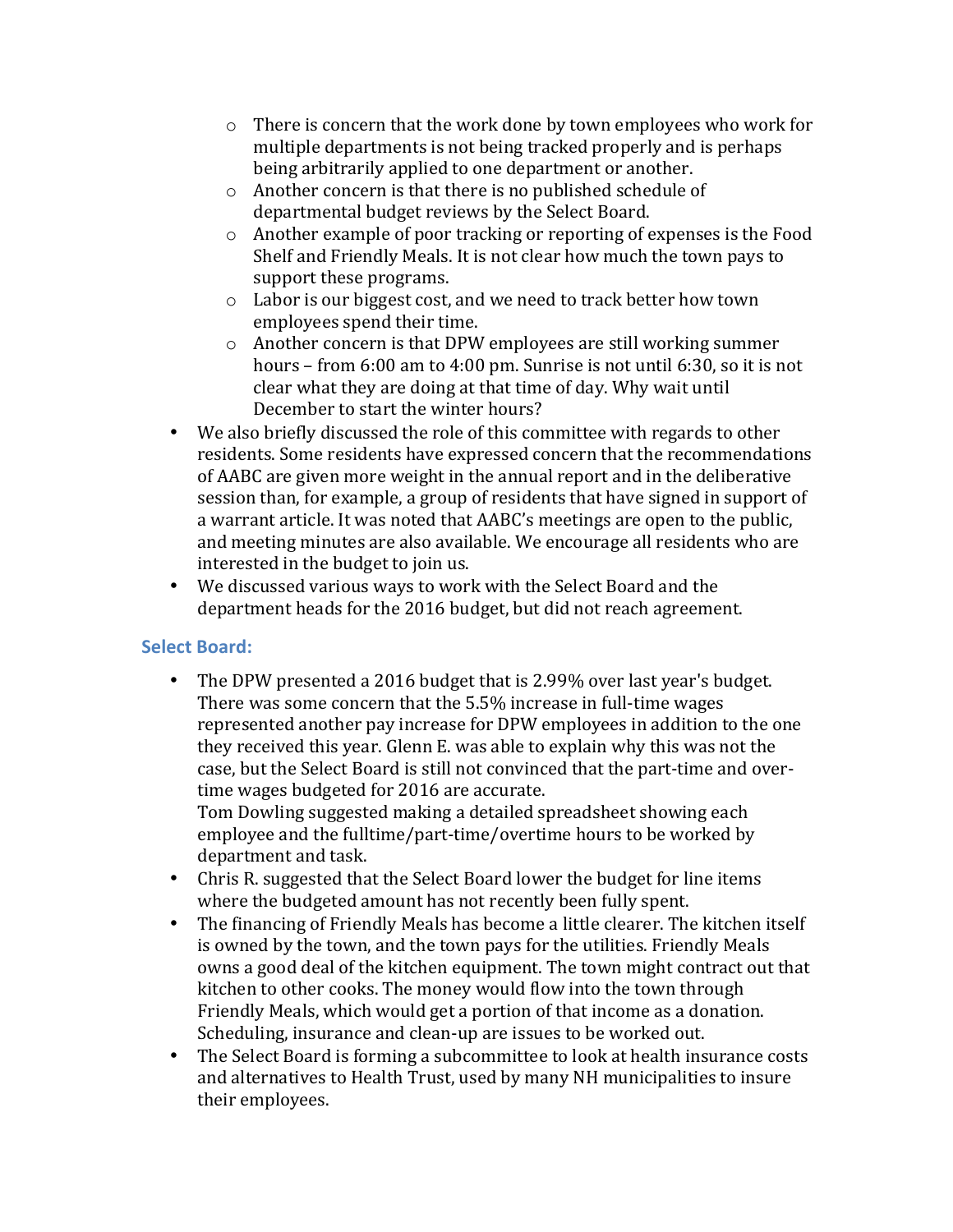- The lease for the new police cruiser has been signed.
- Residents can get a burn permit on line.
- The majority of opinions expressed at the meeting supported looking into instituting the "pay as you throw" approach at the transfer station.

## **Quarterly Report committee:**

The quarterly report has not been sent out because the computer was down. At least one Select Board member wants to check the final version, with return address and the dates for the 2016 budget process, before it goes out. We need to make sure that the dates are correct.

#### **EMSG committee:**

- The FD Truck Committee has recommended that the town buy a combo rescue/pumper to replace the separate pumper and rescue truck, scheduled for replacement in 2016 and 2018, respectively.
- The FD Truck Committee will look for multiple quotes from local suppliers.
- The hiring process for the police chief is behind schedule because of a scheduling conflict.
- Chris R will work with EMSG on the 2016 the Emergency Management budget.
- Marcello and Chris R will work with EMSG on the 2016 PD budget.

#### **HR committee:**

This committee will file a report with the Select Board by the end of the month. Their recommendations may have some impact on the 2016 budget.

#### **DPW committee:**

Glenn E. emailed us a copy of the 2016 budget proposed by DPW at the most recent Select Board meeting, along with some detailed info on wages.

## **Gen Gov committee:**

- The subcommittee met and decided that their scope is everything that is not covered by other subcommittees. They have generated a list of questions about the nature of some of these "orphan line items," as well as the budget related to them, and are looking for answers.
- The subcommittee feels that some line items, such as fuel, water and so forth should be broken out by department.
- The downside of breaking items out by department is that it then becomes difficult to look at the total amount spent by the town on fuel, for example.
- There are many line items in the DPW budget, for example, where no money has been spent for the last two years, as well as this year.
- We need a systematic way (SmartPhone app?) for employees to report the hours spent by department and task, as well as someone who can then pull